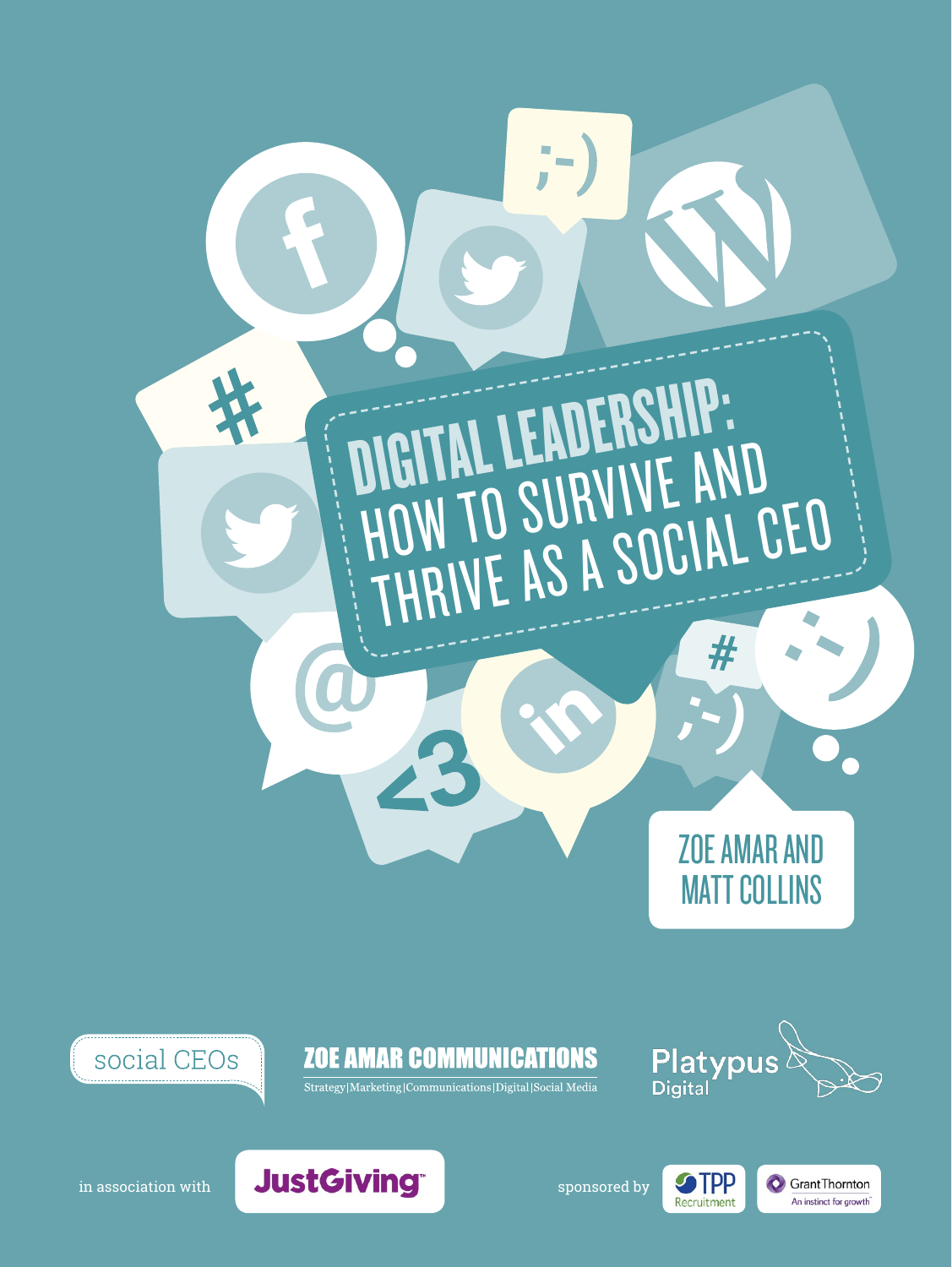## **CONTENTS**

| <b>INTRODUCTION</b>                                                                                      | 3  |
|----------------------------------------------------------------------------------------------------------|----|
| ABOUT ZOE AND MATT                                                                                       | 4  |
| <b>OUR SPONSORS</b>                                                                                      | 5  |
| FOREWORD<br>by Simon Blake, CEO of the NUS                                                               | 6  |
| HOW I MANAGE STAKEHOLDERS ON SOCIAL MEDIA<br>by Deborah Alsina, CEO of Bowel Cancer UK                   | 7  |
| SHOULD CEOS BE MORE TRANSPARENT ON SOCIAL MEDIA?<br>by Zoe Amar, Director of Zoe Amar Communications     | 8  |
| HOW CEOS CAN FUNDRAISE ON SOCIAL MEDIA<br>by Kirsty Marrins, Content and Community Manager at JustGiving | 9  |
| HOW CEOS CAN USE SOCIAL MEDIA FOR CULTURE CHANGE<br>by Rob Hayter, Director at TPP Recruitment           | 11 |
| SOCIAL MEDIA - TIME TO GET PERSONAL<br>by Matt Collins, MD of Platypus Digital                           | 12 |
| MANAGING RISKS ON SOCIAL MEDIA<br>by Louise Hughes, Not for Profit Marketing Lead at Grant Thornton LLP  | 13 |
| HOW TO USE LINKEDIN TO REACH DECISION MAKERS<br>by Zoe Amar, Director of Zoe Amar Communications         | 14 |
| TEN TOP TIPS FOR SOCIAL CEOS<br>by Matt Collins, MD of Platypus Digital                                  | 15 |
|                                                                                                          |    |

BACK TO CONTENTS PREVIOUS PAGE NEXT PAGE

 $\bullet$ 

 $\ddot{\bullet}$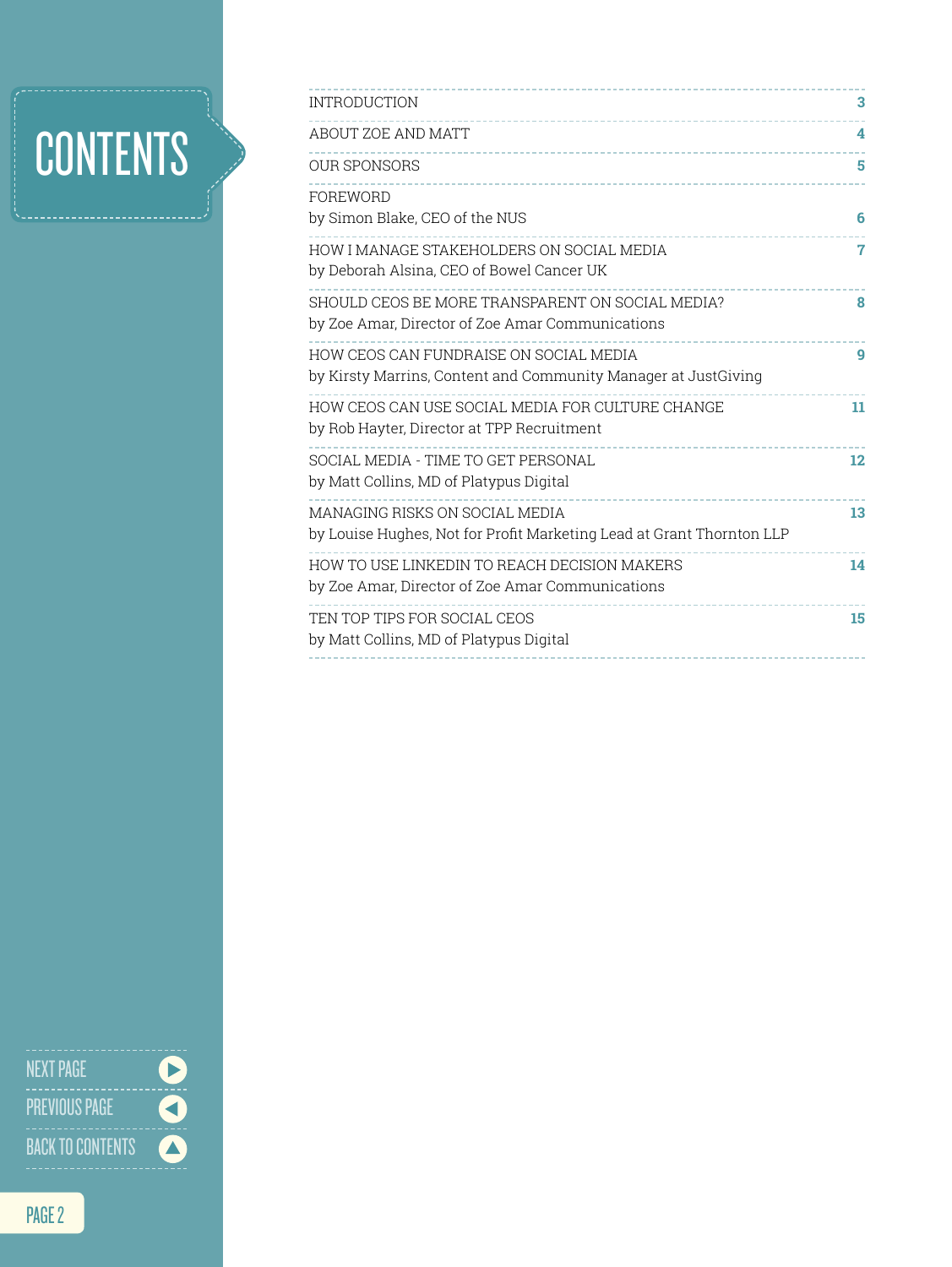### <span id="page-2-0"></span>INTRODUCTION

ZOE AMAR AND MATT COLLINS

**This is the third year for the Social CEOs awards. It feels like much has changed since we started. According to Weber Shandwick, 8 out of 10 CEOs from the world's largest companies are now communicating through social channels, a rate which has more than doubled since 2010.** 

At the same time, we've seen a lot of negative press about the charity sector over the last year. And worryingly, it also seems as if the sector is becoming polarised between a minority of charities who are using digital in very sophisticated ways and those who are some way from achieving this, whether the barriers are caused by cultural resistance to digital or a lack of skills or budgets.

### OUR GUIDE IS FULL OF INSIGHTS TO HELP LEADERS DEVELOP THEIR CONFIDENCE AND SKILLSET IN DIGITAL, WHETHER THEY ARE EXPERIENCED OR BEGINNERS

Through our work, we know that there is no better way for leaders to get the most out of digital than by trying these channels out themselves. It is the first step towards encouraging the charities they lead to go digital first.

And if the sector is to bounce back from the press stories we have seen recently, its leaders will need to be willing to have difficult conversations and to be bold about the difference their organisations are making. Social media will be vital in doing this.

Our guide is full of insights to help leaders develop their confidence and skillset in digital, whether they are experienced or beginners.

Our sponsors JustGiving, Grant Thornton and TPP Recruitment have shared their expertise, as has Deborah Alsina, CEO of Bowel Cancer UK. We've covered the topics which CEOs have told us are hot issues, from risk management to strengthening relationships with stakeholders, culture change, fundraising, how much they should reveal about themselves online and getting the most value from LinkedIn.

> Do get in touch with us if you have any questions.

NEXT PAGE<br>-------------------<br>PREVIOUS PAGE<br>------------------<br>BACK TO CONTENTS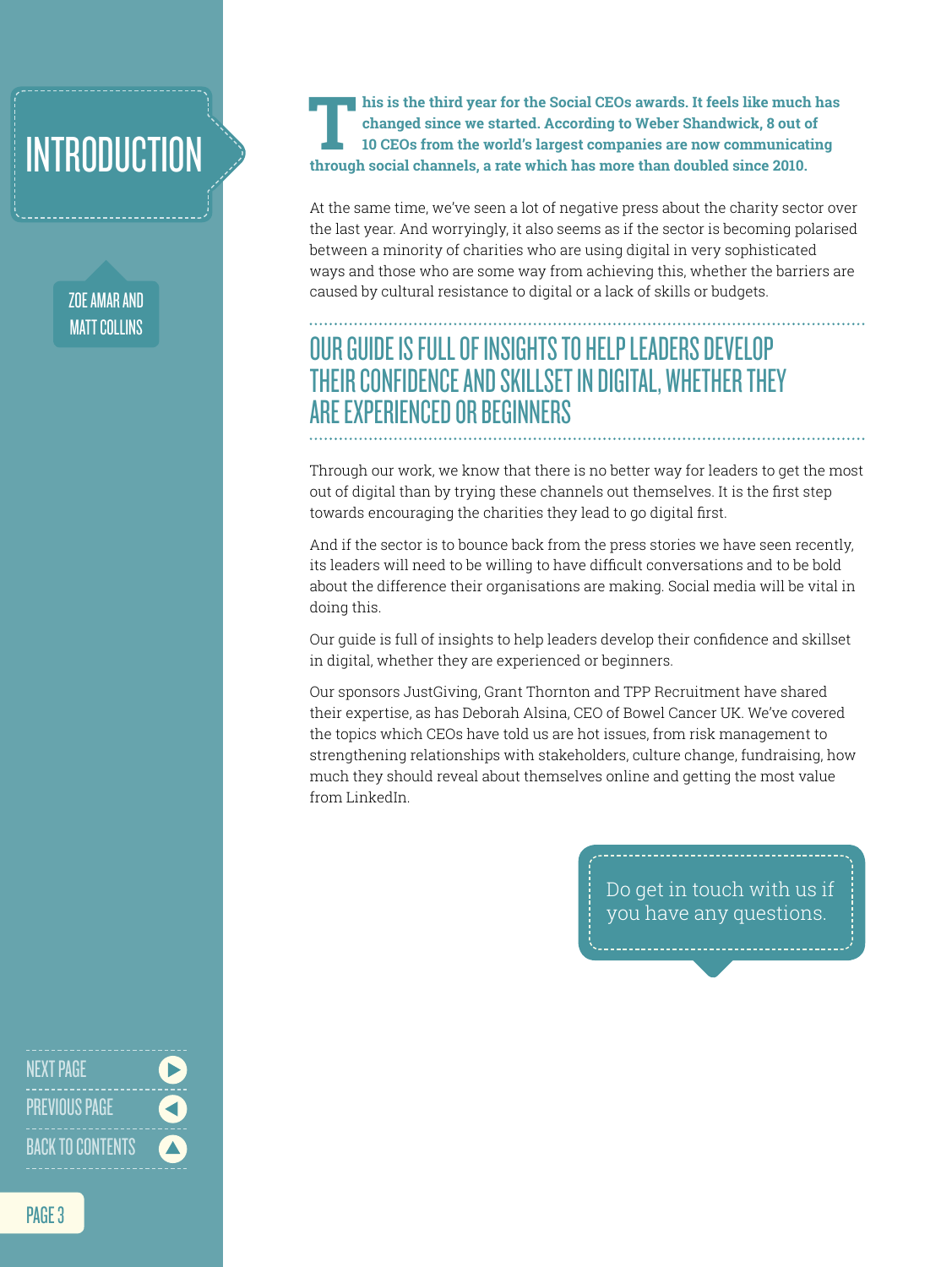### <span id="page-3-0"></span>ABOUT ZOE AND MATT AND MATT

Zoe Amar MCIM is the founder and director of Zoe Amar Communications, a marketing and digital consultancy. She and her team advise nonprofits regularly about social media strategies. Their clients have included The Commonwealth War Graves Commission, ActionAid, and Crimestoppers. Zoe writes for The Guardian Voluntary Sector Network about charities and digital communications and sits on their advisory panel. She is also an associate lecturer in social media at Anglia Ruskin University on its postgraduate degree in Charity and Social Enterprise Management. She is a trustee of a national charity.



**Website:** [zoeamar.com](http://zoeamar.com/) **email:** [zoe@zoeamar.com](mailto:zoe@zoeamar.com) **Twitter:** @zoeamar

#### **ZOE AMAR COMMUNICATIONS**

Strategy|Marketing|Communications|Digital|Social Media



Matt Collins is the MD of Platypus Digital, a digital marketing agency for charities and other organisations doing great work. He's a digital marketer who believes in the life-changing power of the internet to spread charities' messages and connect their supporters. He spent 10 years working for charities large and small, from St John Ambulance and CSV to Chance UK and BeatBullying. He went on to train formally in digital marketing with General Assembly and set up Platypus Digital in 2014. They now deliver campaigns, training and consultancy for charities who want to use digital channels better to raise more money and reach more people.

**Website:** [platypusdigital.com](http://www.platypusdigital.com/) **email:** [matt@platypusdigital.com](mailto:matt@platypusdigital.com) **Twitter:** @charitychap



MATT COLLINS



NEXT PAGE<br>-------------------<br>PREVIOUS PAGE<br>-------------------<br>BACK TO CONTENTS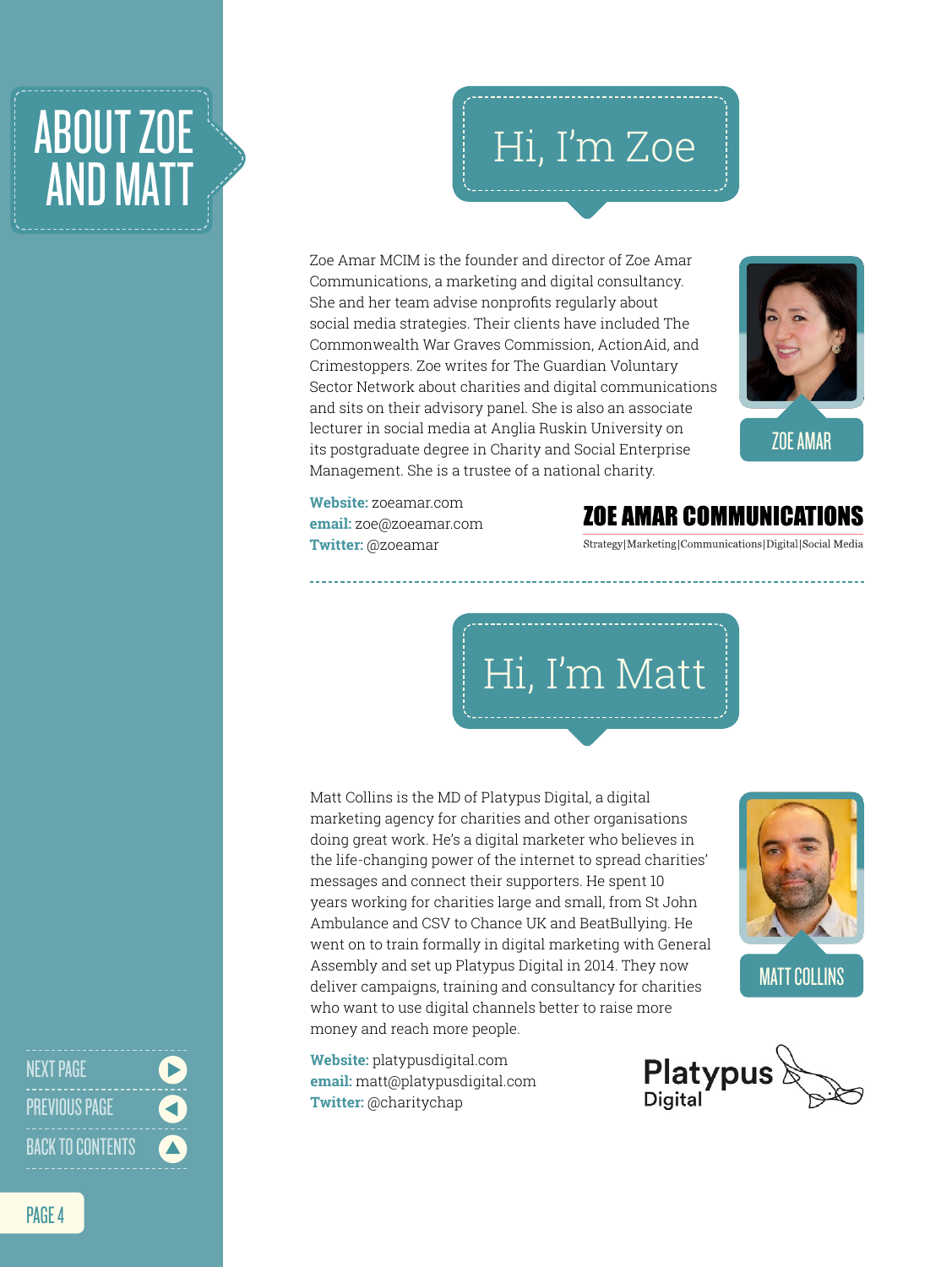## <span id="page-4-0"></span>**OUR** SPONSORS



**The 2015 #SocialCEOs awards are in association with JustGiving**

JustGiving is the world's largest social platform for giving. Since their launch in 2001, they've helped 22 million people raise over £2 billion (\$3 billion USD) for over 20,000 incredible charities. Their mission is to connect the world's causes with people who care.

They bring the best that technology has to offer to charities worldwide, and for the last two years running have been awarded Best Giving Platform by the Institute of Fundraising.



#### **Grant Thornton**

Grant Thornton's charity and not for profit team provide bespoke audit, tax and advisory services to over 800 organisations around the UK. Ranked third by income audited, our accredited specialists work from seven regional locations to ensure our clients are serviced by knowledgeable staff who are kept abreast on all charity sector and technical issues as they arise. Our involvement in the sector is vast including an annual seminar programme, NFP Interchange, our Non-Executive Forum for Not for Profit organisations run in partnership with the Guardian, membership of the SORP Committee, frequent commentary in the sector press, thought leadership on subjects such as governance in the top 100 charities as well as regular speaking and attendance at all key sector conferences.

For more information, please go to Grant Thornton's website or contact **Louise Hughes**, Not for Profit Marketing Lead on **020 7383 5100** or email **[louise.hughes@uk.gt.com](mailto:louise.hughes@uk.gt.com)**



#### **TPP Not for Profit – the charity recruitment specialists**

At TPP, all our consultants are sector specialists, able to offer the best advice and service to both our candidates and clients. TPP's divisions cover the full breadth of charity roles and we take pride in supplying the best staff available for our clients.

We also offer a range of [free services](http://www.tpp.co.uk/tpp-giving-back) to help support the not for profit sector.

NEXT PAGE<br>-------------------<br>PREVIOUS PAGE<br>-------------------<br>BACK TO CONTENTS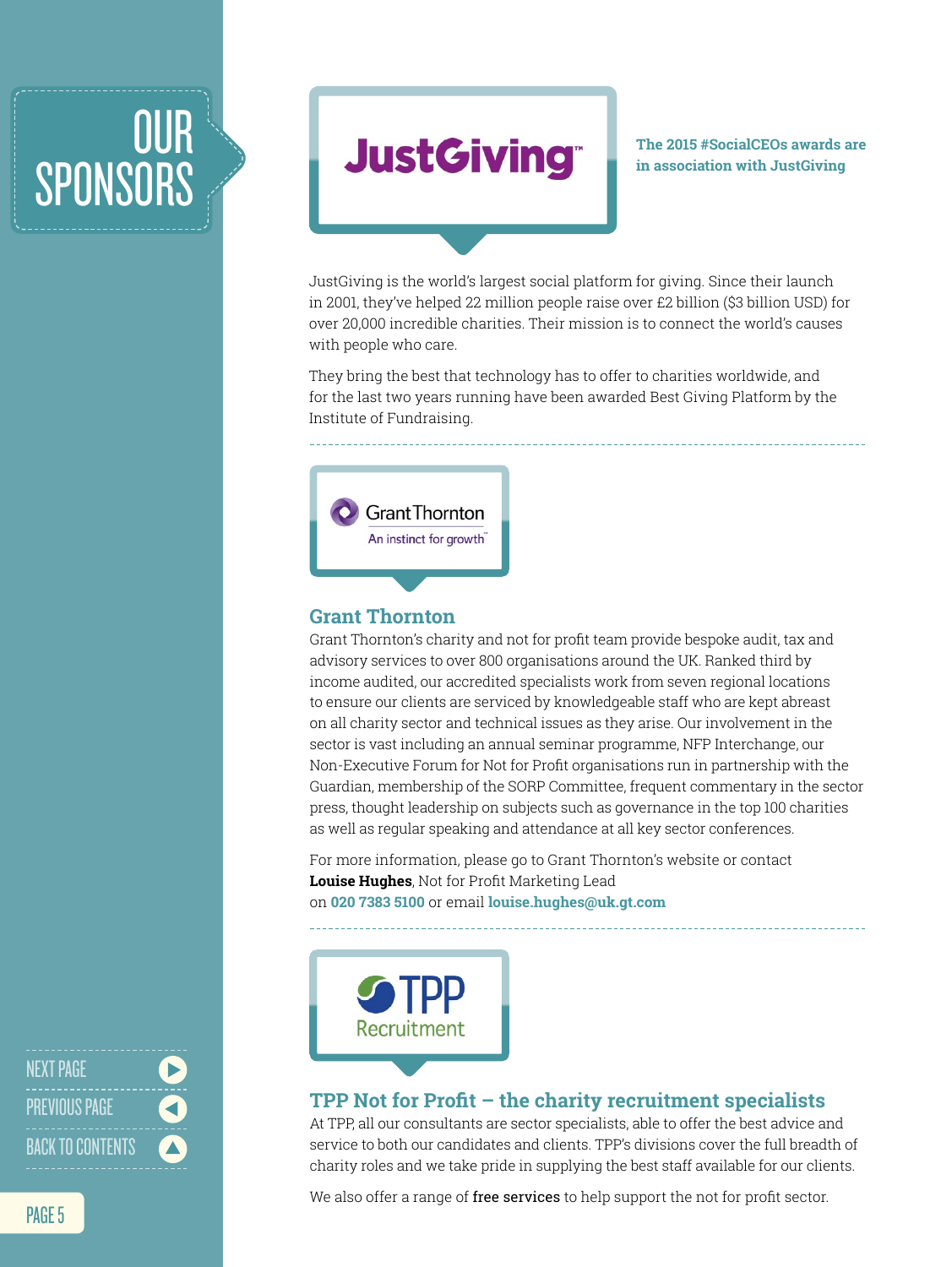## <span id="page-5-0"></span>**FOREWORD**

**Simon Blake OBE** is CEO of the NUS and and you can find him on Twitter **@simonablake**

#### **Two years ago Zoe and Matt launched #SocialCEOs**

I am privileged they asked me to be on the judging panel. We were excited that social media was starting to change the way that civil society leaders operated. Matt and Zoe's inspired vision was that the #SocialCEOs awards would shine a spotlight on social media for good. In doing so they would provide inspiration, impetus and encouragement for more CEOs to play, learn, and discover the benefits of social media and what it can achieve for their organisation and their leadership. And so indeed #SocialCEOs has done.



TIME AND AGAIN WE SEE THE RULES OF LEADERSHIP EVOLVING AND CHANGING AS A DIRECT RESULT OF SOCIAL MEDIA - WHETHER THAT IS IMPROVING STAFF, TRUSTEE AND SUPPORTER RELATIONS, DEMONSTRATING TRANSPARENCY AND BEING ACCOUNTABLE TO OUR BENEFICIARIES, CREATIVE FUNDRAISING OR KNOWLEDGE EXCHANGE, EVIDENCE AND INTELLIGENCE SHARING.

#### **How leaders should use social media**

As civil society leaders, social media affords us the opportunity to get our mission and message across. We can be serious and funny, human, personal and creative, open and accountable and provide information and challenge orthodoxy in ways we simply could not before we checked Twitter with our morning coffee. In affording us this potential we in turn must be bold, enabling our teams to experiment and using social media to learn what works. Leaders and organisations that are using social media well are not working to an established rule book. They are making the rules day by day, week by week and pushing the boundaries and seeking to ensure social media fulfils its potential to help achieve our mission and goals.

#### **Can we rise to the challenge?**

Of course social media is not a universal panacea or a silver bullet and realising the potential of social media is not without its challenges. We have to learn new ways of navigating the power of 24/7 communication, trolling, lack of nuance, real time feedback, disproportionate noise and focus on issues or events, quick judgement, personal attacks and offering little forgiveness for any mistakes. All can seem big challenges. For some, it seems a challenge too big to bother with at all - but something with this much potential to help us achieve our mission, some of it realised, and most of it yet to be, deserves our energy, our time and indeed our commitment to navigate its challenges and importantly to harness its benefits.

In 2015 we as CEOs cannot, in my view, be thinking about whether and why to use social media ourselves and in our organisations. Instead we must be thinking how do we use it, what works for us and how will we know if we have been successful. Crucially of course we must also ask how can we celebrate our successes and what can we try next.

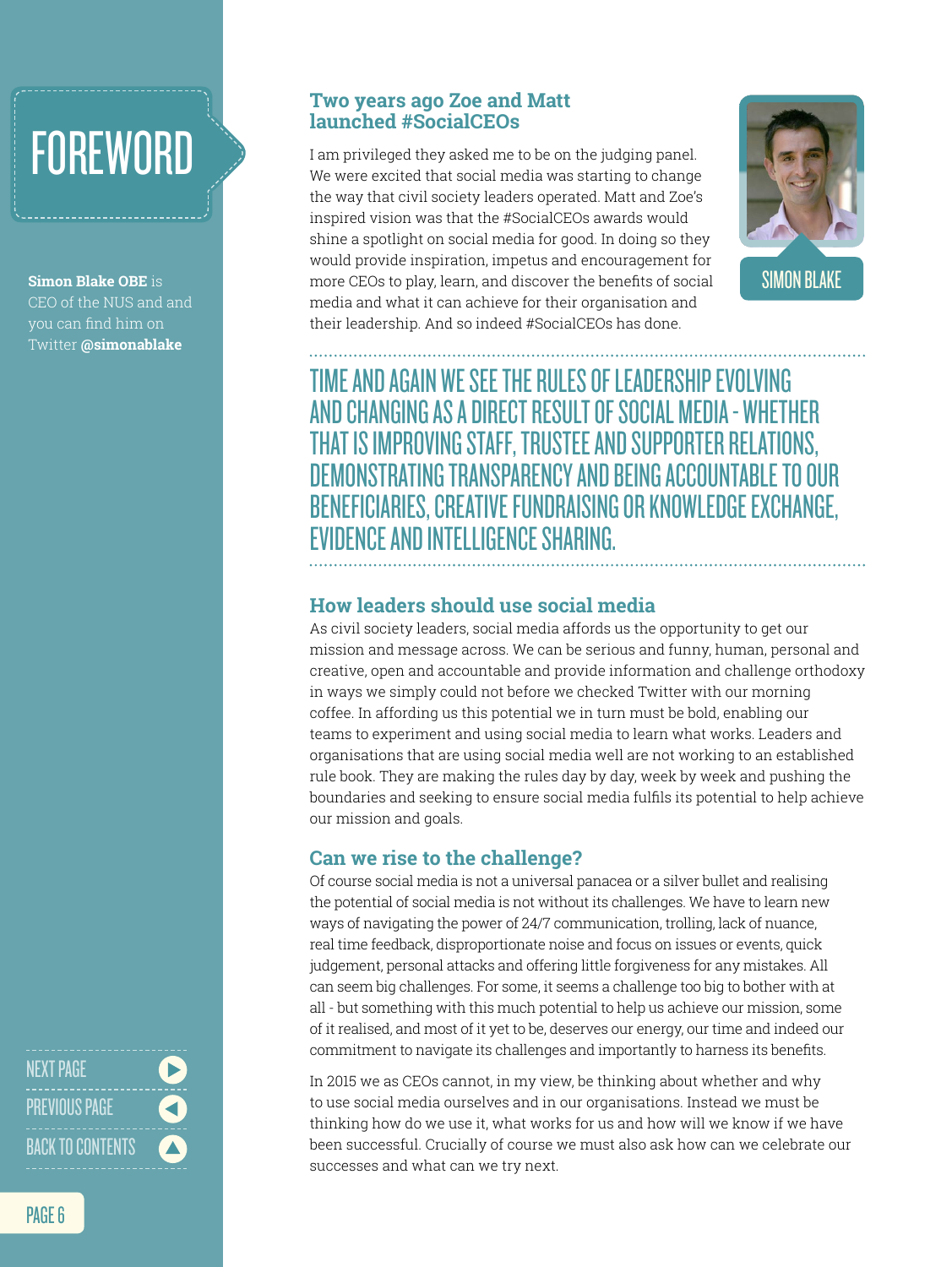### <span id="page-6-0"></span>HOW I MANAGE **STAK HOLDERS** ON SOCIAL MEDIA

**Deborah Alsina** is CEO of Bowel Cancer UK and you can find her on Twitter **@deborahalsina**

NEXT PAGE<br>-------------------<br>PREVIOUS PAGE<br>-------------------<br>BACK TO CONTENTS

**I** was definitely not keen to start tweeting but agreed to do so after some arm twisting and it's opened my eyes to the possibilities of social media. It has become a core tool I use to manage relationships with a range o **was definitely not keen to start tweeting but agreed to do so after some arm twisting and it's opened my eyes to the possibilities of social media. It has become different stakeholders as well as a fantastic source of information and contacts.**

#### **Define your audience**

My top tip for managing stakeholders as a charity CEO is to define your audience. Realising that and finding the answer has made my experience of using Twitter much more

rewarding. If you are clear who you want to talk to  $-$  it can evolve over time - it will help you decide what to tweet about. I decided that my primary audience was people directly affected by bowel cancer and charity supporters. My secondary audiences include people interested in bowel cancer or health policy and charity sector colleagues.

#### **Adapt your style**

The second thing I learnt was about adapting my style to fit my audience. Whilst some of my tweets are to inform people about what the charity does or thinks about a particular issue, I know that engaging in real conversation with patients and their families has been really important. In fact it's enabled me to form strong long term relationships with a broad range of people. In turn that's given me great insight into bowel cancer treatment and care and the impact the disease has on people's lives.

#### "I FEEL I'VE GAINED A LOT THROUGH USING TWITTER BUT IT'S ALSO BENEFITED THE CHARITY. WE HAVE DEVELOPED GREAT RELATIONSHIPS WITH VOLUNTEERS, FUNDRAISERS, AND CAMPAIGNERS AND FOUND CASE STUDIES."

#### **Blend the personal and professional**

The third big piece of learning has been how to blend the professional and personal when communicating with stakeholders. As I have wanted to develop genuine interaction with people closely affected by bowel cancer it's been important that there is a good dose of me in my Twitter feed. Whilst I purposefully don't tweet that much about my home life, people respond positively when I occasionally do so. I believe that stakeholder communications on social media don't always need to be very formal to be effective and many people have fed back to me that they like tweeting with a real person not just a logo or job title.

#### **How it's helped my charity**

I feel I've gained a lot through using Twitter but it's also benefited the charity. We have developed great relationships with volunteers, fundraisers, and campaigners and found case studies. It's another channel to amplify our key messages. As a CEO, it can feel a bit scary to step into this world but it's a very rewarding and valuable way to build a community for our cause.

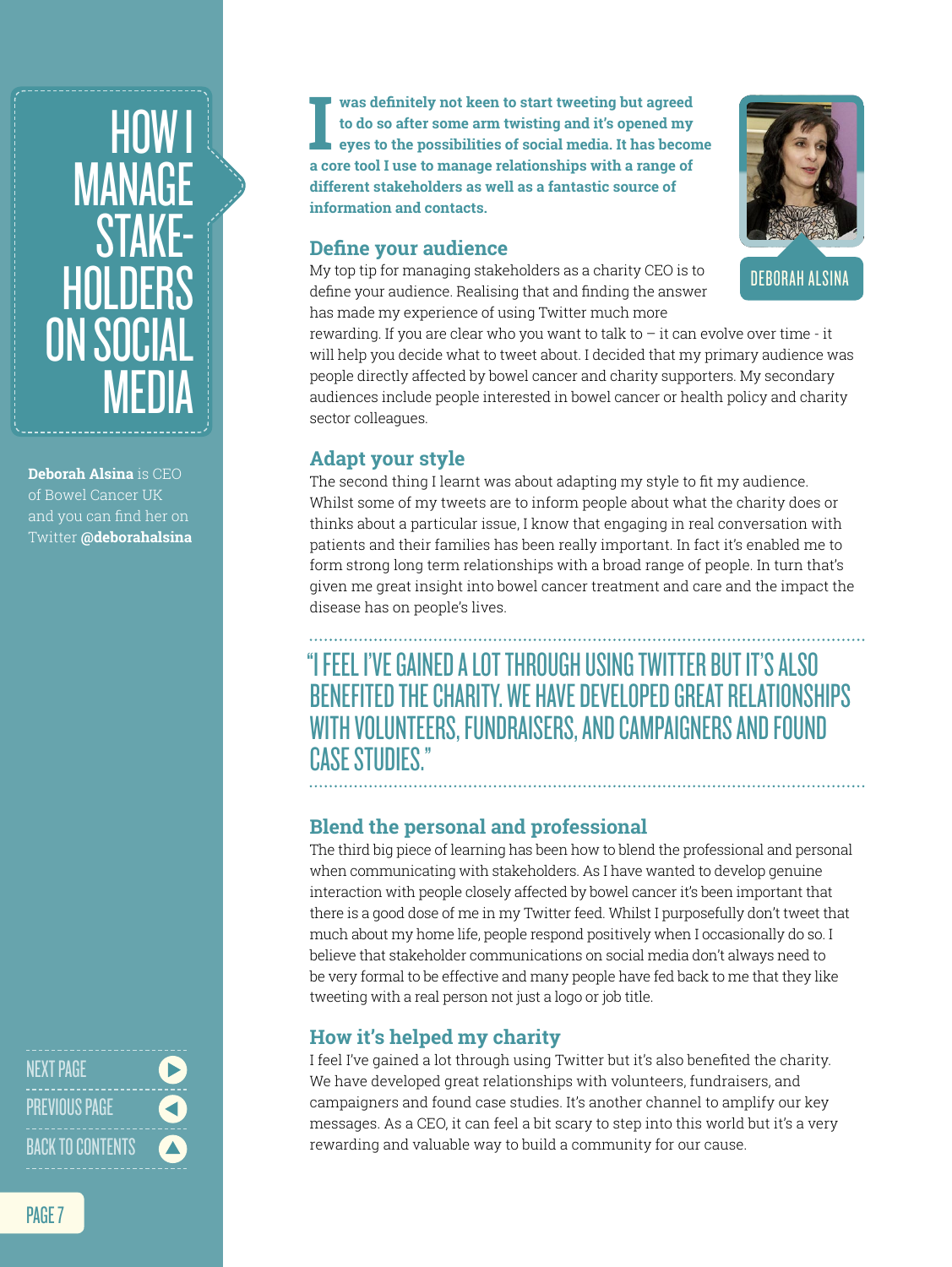### <span id="page-7-0"></span>SHOULD CEOS BE MORE **TRANSPARENT** ON SOCIAL<br>MEDIA?

**Zoe Amar** is Director of Zoe Amar Communications and you can find her on Twitter **@zoeamar**

NEXT PAGE<br>-------------------<br>PREVIOUS PAGE<br>-------------------<br>BACK TO CONTENTS

PAGE 8

#### **There is no doubt that charities are under intense scrutiny from government and the media. We've seen a wave of negative stories recently, from CEOs' pay to how charities fundraise and communicate.**

The fact is that this level of attention from our stakeholders is not going away- in fact, it's likely to increase. The growing level of interest in these stories shows that there is appetite amongst donors, the public, politicians and journalists to understand what charities do, how they invest donors' funds and how they make a difference. EDIA?<br>MEDIA?<br>MEDIA?<br>MEDIA?<br>MEDIA?



In these volatile times, charity leaders must focus on what they can control. Being visible and active on social media could pre-empt negative publicity, demonstrating that they and their organisations are open and engaged. So how can charity CEOs do this most effectively on social media?

#### **Tell people about what you are doing**

It may sound glaringly obvious but a quick win in showing how you make a difference as a leader is to explain what you are up to. Talk to people about who you're meeting with, events you're attending and what your staff are working on. If you run a national charity this is also a good way for regional staff to see what you're doing each day.

#### **Share achievements**

Why wait for the annual report to share your charity's impact? As the CEO, you can use social media to show how your team are making a difference there and then. It's also a smart way to help colleagues feel great about their hard work.



Following

So 711 items of media coverage today. Best day ever? So proud of our media team and everyone who's told their story today #upyourfriendly



#### **Be prepared to have challenging conversations.**

Inevitably, given the current climate for charities, people may use social media to ask difficult questions about your charity. Avoid being defensive. Transparency is about being open in your approach and sharing information generously. Overall, if you are seen to be willing to engage on social media and talk about your charity's work then this will be very positive for its brand.

It takes courage for charity leaders to put themselves out there on social media, and to some it may even feel counter intuitive. But if we are to help the public understand what we do, how we offer value for money, and how our work changes thousands of lives for the better, then you may be holding the power to do that in the smartphone in your hand.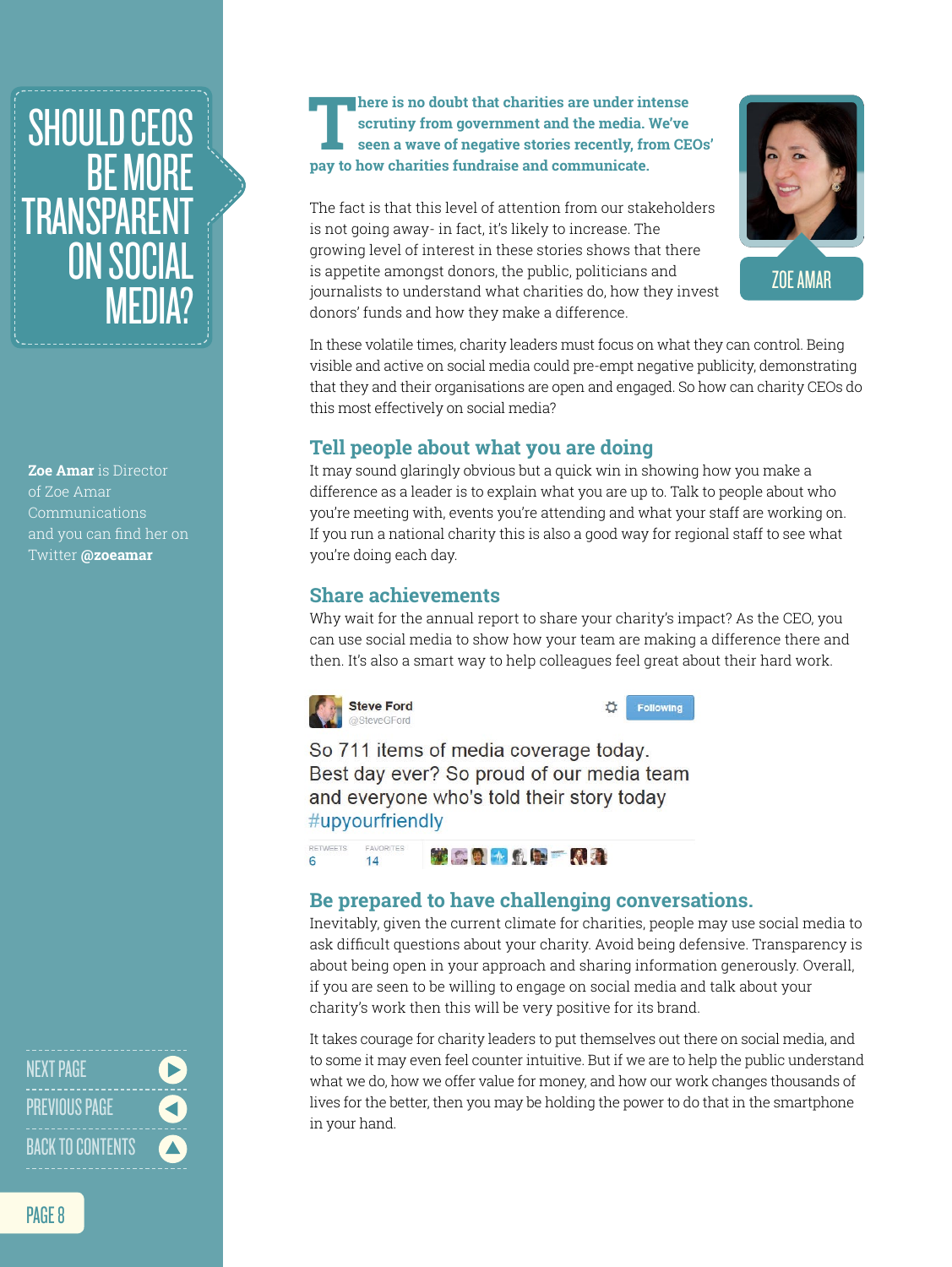### <span id="page-8-0"></span>HOW CEOS CAN FUNDRA ON SOCI MEDIA

**Kirsty Marrins** is

Content and Community Manager at JustGiving and you can find her on Twitter **@londonkirsty**

NEXT PAGE<br>-------------------<br>PREVIOUS PAGE<br>-------------------<br>BACK TO CONTENTS

**Most charities rely on donations and people who do amazing things for them by fundraising. With more and more cuts in funding, never has fundraising been so important.** 

What better way for a charity CEO to truly understand the fundraising experience than to fundraise themselves and to share their fundraising efforts on social media?

This sends a message to the CEO's staff - I know fundraising is crucial for ensuring our charity is sustainable and I want to do my part.

It also sends a message to the charity's supporters, who feel that the CEO is just like them. It shows that he or she cares deeply about this cause and is willing to really get involved.

On JustGiving, we see many CEOs fundraising for their charities in a variety of ways. Some choose to fundraise through a challenge event, such as a cycle ride or marathon whilst others take on denial challenges or don a wig or fancy dress. It doesn't matter if you can't run 5k let alone a marathon – there are plenty of ways to fundraise creatively, as these CEOs demonstrate:

**Laurie Lee Q** + Pollow This was my @RideLondon training route today: 43.67 miles at average 13.3 mph =  $7$ 1/2 hr pace justgiving.com/Laurie-Lee/ **UDENTIAL**\* **RIDELONDON** Luís Carrasqueiro ☆ · Follow SUNDAY 2 AUGUST 2015 Love @healthtalkorg? Love/like/indifferent to running? Run/walk @TheBritish10k with me & for us. Tweet me! Pin It SRITISH ION BU **BIG STRUCKSCOM**  $\underline{\mathbf{m}}$ MAP LEGEND 罪 **Sally Light** ö **E** Follow @sallylight17 I am doing my #SilenceSpeaks this morning. An hour in & so far I feel isolated, rude and aware that I am creating anxiety in others, Hard.

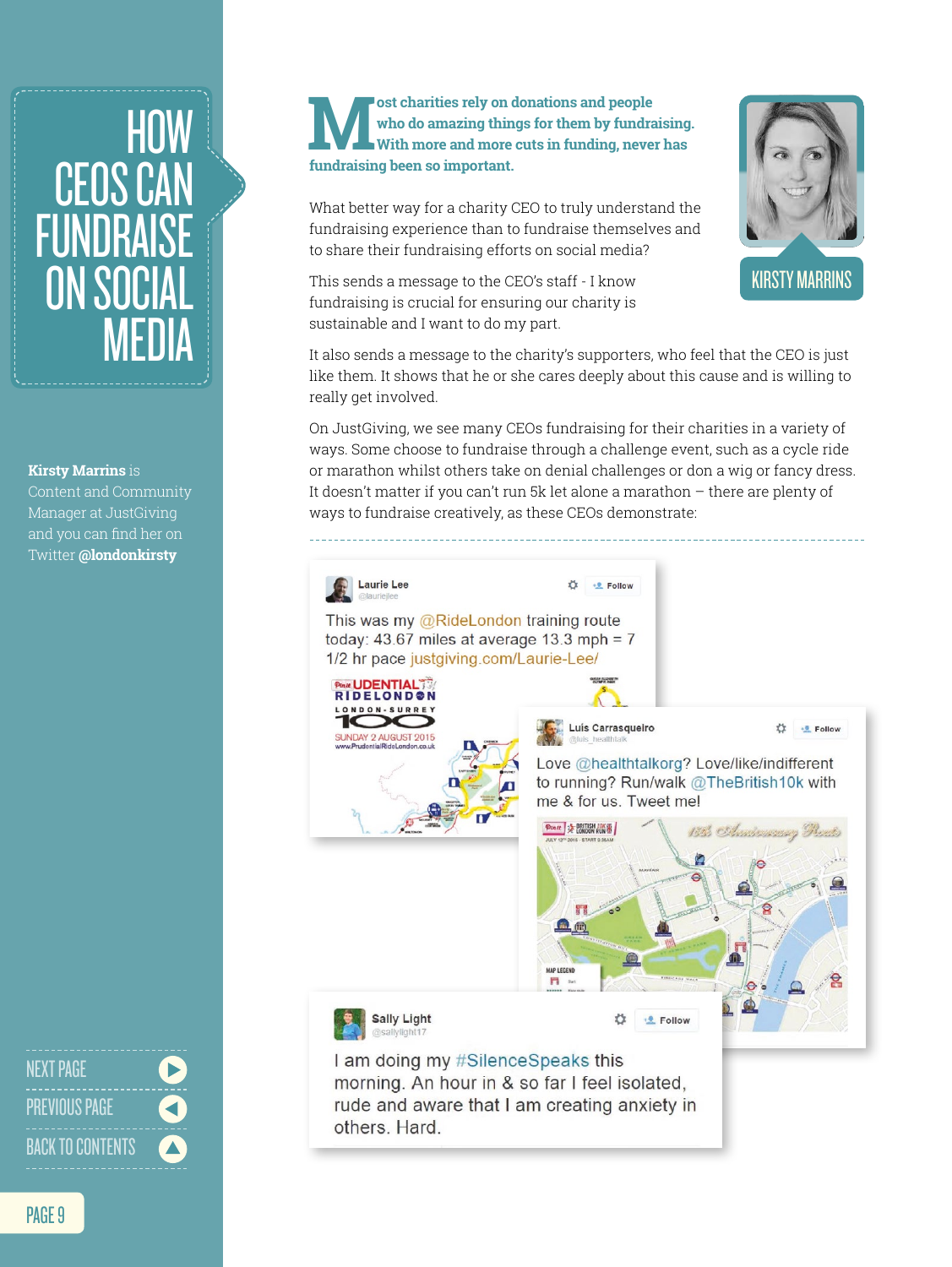### HOW CEOS CAN FUNDRAISE ON SOCIAL MEDIA

#### **Kirsty Marrins** is

Content and Community Manager at JustGiving and you can find her on Twitter **@londonkirsty**

NEXT PAGE<br>------------------<br>PREVIOUS PAGE<br>-------------------<br>BACK TO CONTENTS

**Polly Neate** 

 $+$ **6** Follow  $\mathcal{M}_{\mathbf{r}}$ 

Any amount you can sponsor me will go to help @womensaid make even more of a difference for women, every penny. justgiving.com/Polly-Neate/ **G** JustGiving





**Mark Flannagan** @MarkFlannCEO FOLLOWS YOU

I am CEO of Beating Bowel Cancer, the support and campaigning charity for everyone affected by bowel cancer. I also like cycling - a lot!

**Q** London  $\mathscr{S}$  beatingbowelcancer.org → Joined January 2009

Through their personality and commitment, these CEOs are leading the way in combining social media and fundraising.

#### **Top tips for fundraising CEOs**

#### **1. Shout about your fundraising**

Take your followers on a journey through your fundraising challenge by tweeting about why you're taking on the challenge, how training is going, donation asks and what the money would mean for your charity. Get involved in relevant Twitter chats, such as #runchat.

#### **2. Images matter**

Don't be afraid to take a selfie of your fundraising challenge, like Lorraine Clifton CEO of Clic Sargent did with her wig for #wigwednesday.

#### **3. Your bio says a lot**

Include your charity's handle in your bio, a link to your charity's website or your own fundraising page and a nice image (Mark Flannagan, CEO of Beating Bowel Cancer, is a good example of a great Twitter profile)

#### **4. Get trained up**

Still got questions? Ask your social media team – they are the experts

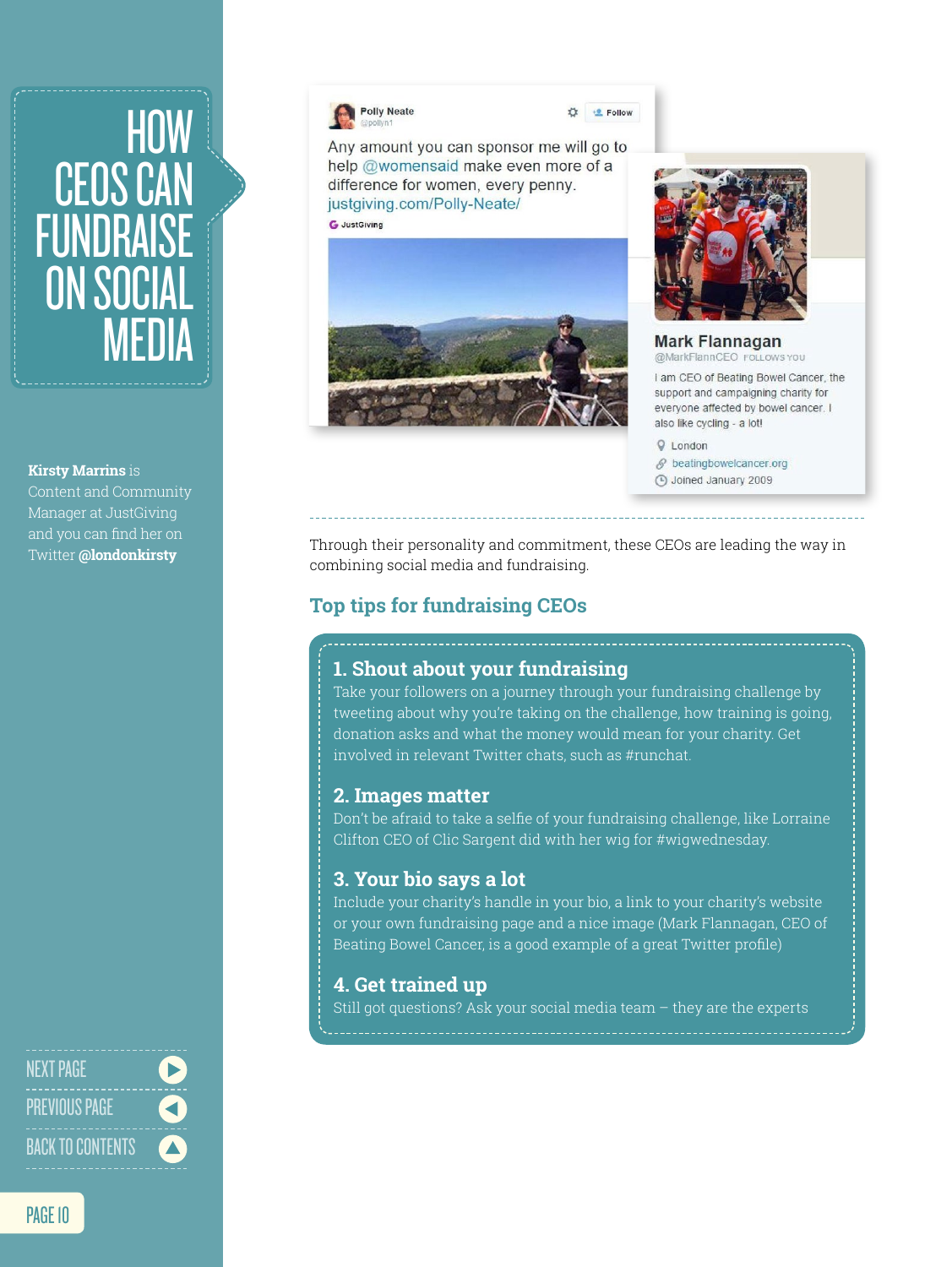### <span id="page-10-0"></span>HOW CEOS **CAN USE** SOCIAL MEDIA FOR CULTURE CHANGE

**Rob Hayter** is Director at TPP Recruitment

NEXT PAGE<br>-------------------<br>PREVIOUS PAGE<br>-------------------<br>BACK TO CONTENTS

PAGE 11

**Embracing the possibilities that digital offers means that charities face a huge change to their culture and way of doing things, as it both enables and requires collaboration, excellent internal communications and the ability to move quickly.** 

#### **Encourage staff to be digital champions**

If your charity wants to get the most out of digital you will need staff who can champion the organisation on social media. However, it's very important that they have the support from senior management to do so. Organisations should be clear



about their digital goals for the future and bear these in mind when bringing in new staff – recruit for the culture you want to have, not the one you have now.

Digital means that employees throughout the organisation can have just as much impact as the CEO on the public perception of your organisation and its work. This can be a great opportunity to give your brand a more convincing and human voice, as individual experiences from the front line tend to be very powerful but it requires an open hands-off approach and lots of trust.

#### A GOOD EXAMPLE OF AN ORGANISATION INVOLVING THEIR EMPLOYEES IN THEIR SOCIAL MEDIA STRATEGY IS THE AFRIKIDS BLOG, WHICH WAS CREATED AS A WAY "TO GIVE EVERYONE IN THEIR ORGANISATION A VOICE."

#### **Work with HR and senior management**

After all, while individual social media accounts belong to individuals, not organisations, any remarks made about the brand could be in the public domain forever. Just adding an "all views my own" disclaimer to an online profile isn't enough to stop a negative comment from an individual reflecting badly on the organisation as a whole.

HR and Senior Management need to work together with your staff to ensure that everyone has clear guidelines on how to talk about your charity, its mission and work, and crucially, what not to say. Then employees should be encouraged to make the brand their own and talk about their work in their own voice.

#### **Empowerment is key**

A good example of an organisation involving their employees in their social media strategy is the AfriKids blog, which was created as a way "to give everyone in their organisation a voice." The blog is updated by different members of staff with a mix of human interest, opinion posts and plenty of images. According to AfriKids' founder Georgie Fienberg, "We use the blog's content to drive new audiences to our website with a view to spreading the word and generating interest in what we do." This ultimately leads to new partners and donors – the lifeblood of our organisation. Helping your staff embrace social media themselves can ultimately lead to stronger communications and networks with your supporters, but it's vital that it's managed carefully.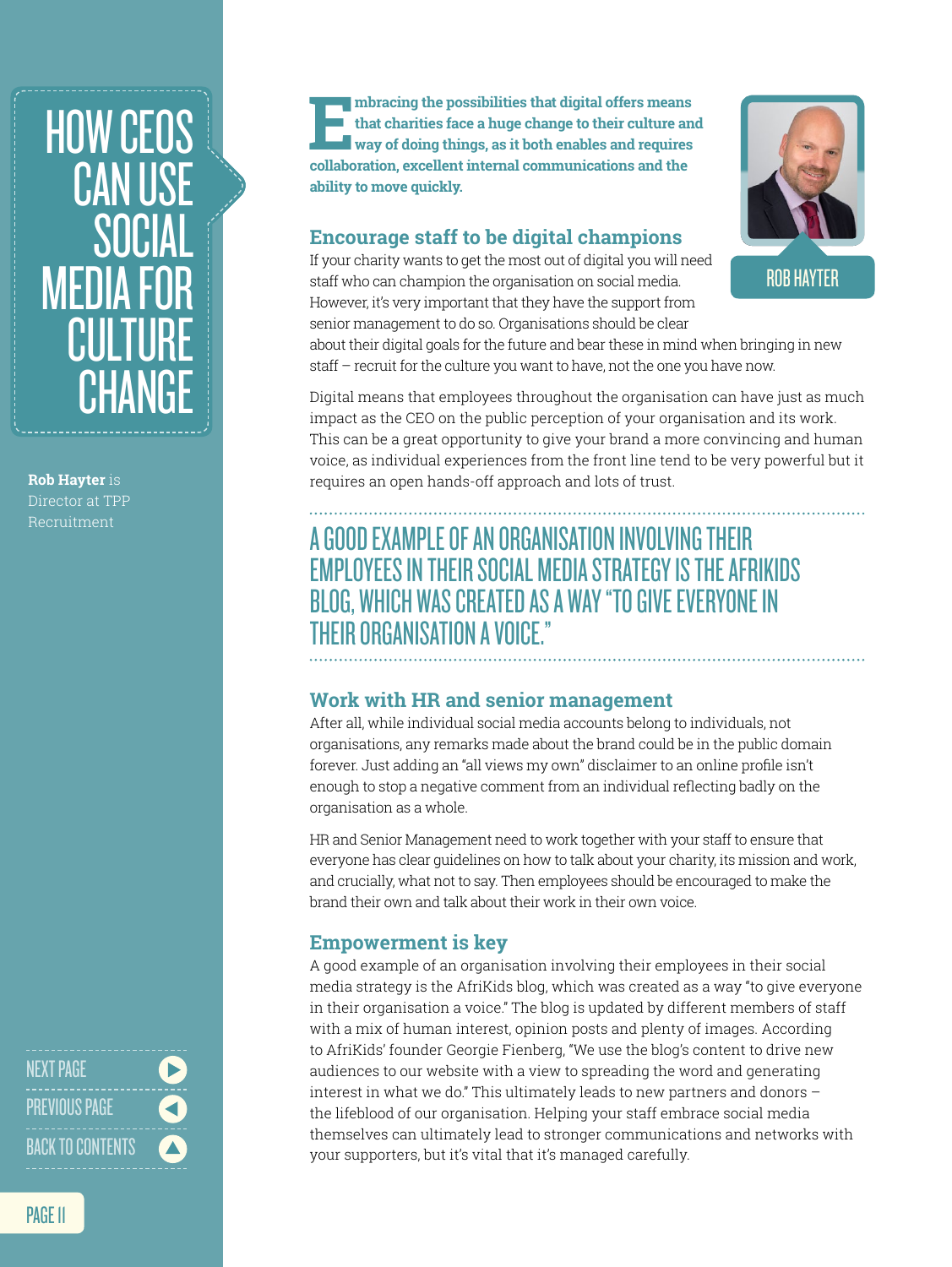### <span id="page-11-0"></span>SOCIAL **MEDI** TIME TO GF PERSONAL

**Matt Collins** is MD of Platypus Digital and you can find him on Twitter **@charitychap** 

NEXT PAGE<br>-------------------<br>PREVIOUS PAGE<br>-------------------<br>BACK TO CONTENTS

PAGE 12

**Social media is by its very nature a personal business.**<br> **Social media is about how you spend your spare time.**<br>
But you're the CEO don't you have to be eareful with how **You need to share your own thoughts, feelings and details about how you spend your spare time. But you're the CEO, don't you have to be careful with how much of that stuff you share with those who work for you?**

#### **Watercooler chat matters**

Think of social media as an enormous watercooler, with millions gathered round it. We all indulge in that idle chit chat and gossip. Some of the most important morsels are discovered here, the scraps that help you get things done, even if they're just ideas.



The difference with this watercooler though is that it has the most influential and most important stakeholders sharing their most intimate thoughts around it. If you don't pay your dues by getting personal, who will share those mission-critical scraps with you?

#### **Should I connect to my staff on social media?**

Connect to your staff on social and one of two things happens:

- You share updates and snaps from your personal life now your staff know about your personal life.
- They share updates and snaps from their personal life now you know about your staff's personal lives.

Either way, the dynamic between you changes, even if imperceptibly. So the culture at your organisation changes.

Now, this is only a problem if this doesn't align with the organisational culture you want to build (assuming you have a clear idea about that). If you want a tight-knit vibe, connect away. If you want a more distant one, stay separate.

On Twitter, you can always follow and not always reply to their updates if you do read personal ones - depending what they're like, your staff may feel snooped on if they know the boss reads everything they put out there.

#### **How much should I share on social media?**

Remember, you're not an RSS feed. If you just churn out organisational news stories on social media, nobody will bother engaging with you.

If you are sharing news from your organisation, always add a feeling layer on top of the fact - are you delighted, excited, outraged? Tell us!

Finally, to whatever extent you feel comfortable, talk about your personal life and thoughts. The only rule you need to apply here is instinct - if something in you is stopping you pressing 'tweet' on an update, don't do it.

Remember, being personal gives you personality. And it's a rare leader who gets far without a fair dose of that.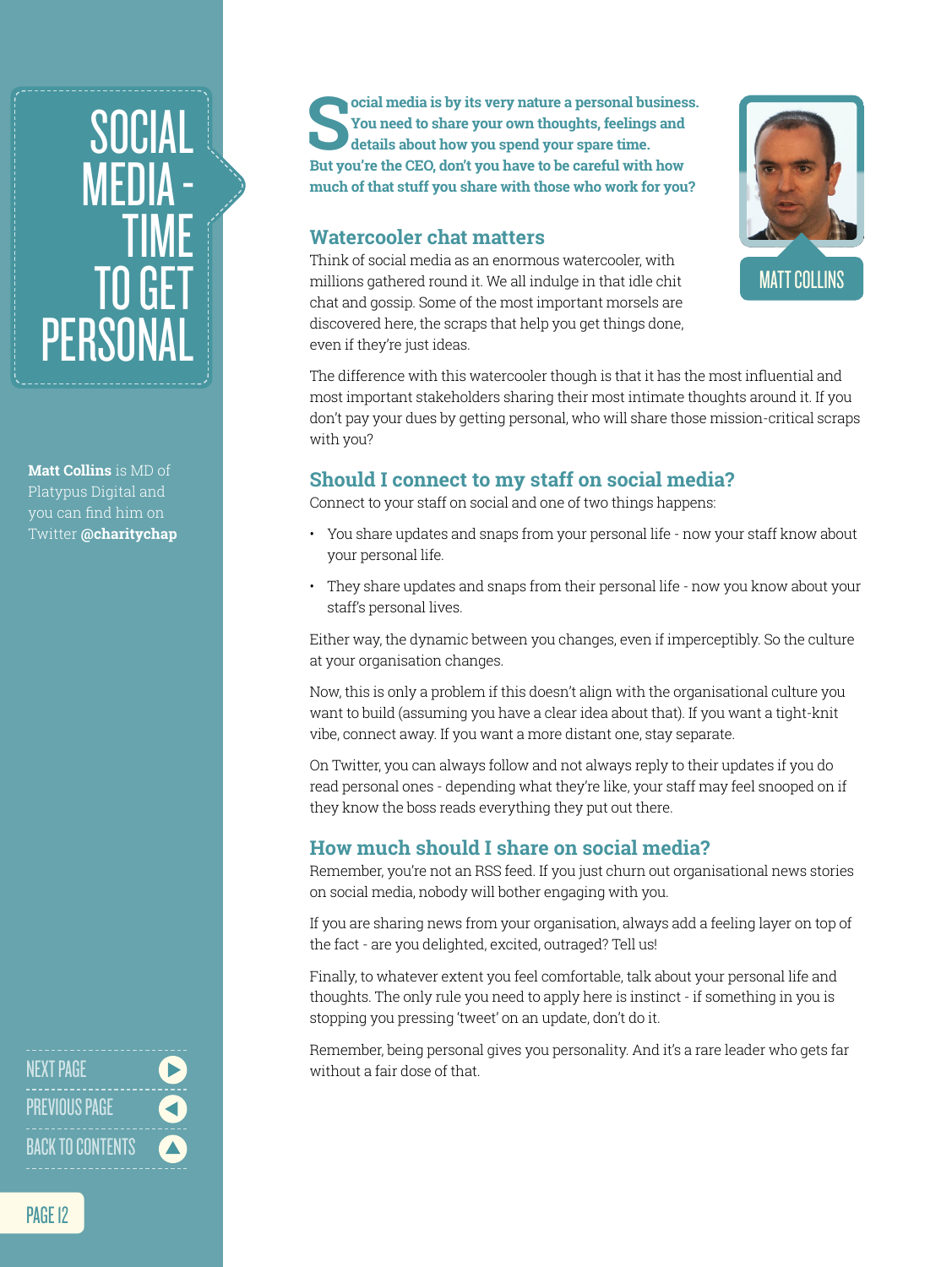### <span id="page-12-0"></span>MANAGING **RISKS** ON SOCIAL MEDIA

**Louise Hughes** is Not for Profit Marketing Lead at Grant Thornton LLP and you can find her on Twitter **@truswelltown**

NEXT PAGE<br>-------------------<br>PREVIOUS PAGE<br>-------------------<br>BACK TO CONTENTS

#### **As the figurehead of an organisation, the Chief Executive will always be there to be scrutinised whether it be from commentary in the newspaper, to the ' voice' on social media.**

Be it Richard Branson, who famously faux-passed in front of his six million followers with 'Space is hard – but worth it' on the day of the fatal Virgin Galactic crash last year, to Ryanair's Michael O'Leary seemingly forgetting the true reach of Twitter by commenting 'Nice pic. Phoarrrr!!' when a female fan posted a photograph of her airplane journey on his Twitter feed.



The risks these tweets impose on the person, but more importantly, an organisation's brand can be huge so it's really key that the person behind the tweet is taking responsibility and is aware of the risks social media brings. So…

#### **Have you had training?**

Has your media training been extended to the digital world? Specific training and guidance on social media for every level, from board to operational staff and volunteers, helps different roles to understand the risks and manage them. Keep the guidance and training simple, easy to access and remember, and people are more likely to engage in it.

#### **Are you in the know?**

As Chief Executives, you should be kept abreast of any 'breaking news' or latest developments (both internally and externally) that may affect or be related to your charity. The processes around these latest developments should be enforced to determine whether it is appropriate that you engage in conversation on that particular news story, or whether it is more appropriate to refrain in case the subject could be seen as insensitive. As Chief Executives, your first thought should be to check in with these processes, and not act before that. This could be critical in avoiding a 'Richard Branson' moment.

#### **Authenticity is key**

Your own voice will be much more engaging for beneficiaries, giving your own personal thought and passion for the cause. By having your own account, this is your chance to create your own 'human touch', a chance for everyone to see that you care about the charity you lead. This is you taking control of your own message but it should be one taken with care. This should be different from the charity's, where the posts, in many cases, are constructed by professionally trained individuals who will have a more 'structured' approach to what they are saying.

As a social CEO, you already have a personal and vested interest in social media, but it is always important to check back to make sure you have the basics right when using these channels in attracting new beneficiaries.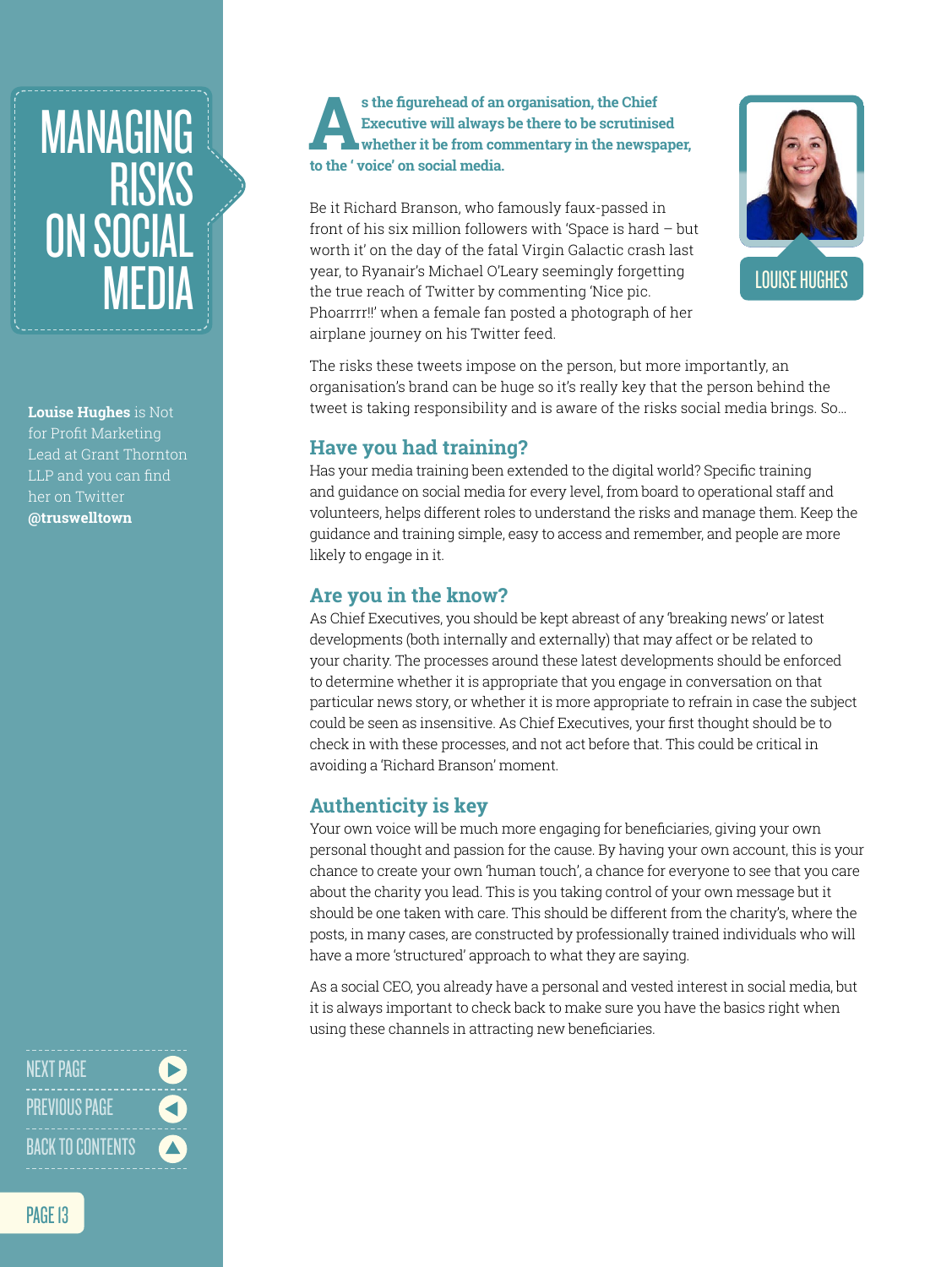### <span id="page-13-0"></span>HOW TO USE LINKEDIN TO REACH DECISION MAKERS

**Zoe Amar** is Director of Zoe Amar Communications and you can find her on Twitter **@zoeamar**

NEXT PAGE<br>-------------------<br>PREVIOUS PAGE<br>-------------------<br>BACK TO CONTENTS

II is used by 364,000 p<br>406,000 journalists and 19,000 CSR Directors<br>about that for a moment. With so many decise<br>on this platform, is your charity reaching them? **n the UK alone LinkedIn is used by 364,000 policy makers, 406,000 journalists and 19,000 CSR Directors. Just think about that for a moment. With so many decision makers** 

LinkedIn might just be the nonprofit world's best kept secret for reaching senior influencers in the worlds of business and government. However, these people often receive many connection requests. Even if they do accept you, you may have your work cut out staying top of mind in their network. After all, the average CEO has 930 connections on LinkedIn. Here are my tips to help develop these relationships.



- **Know who you want to reach.** What are your charity's goals and how can connecting with influencers on LinkedIn support that? The more specific you are the more easily you will be able to search for these stakeholders on LinkedIn.
- **Start with who you know.** Use the add connections tool on LinkedIn to find out who you already know on there. Spend two minutes a day updating your network by connecting with people who you've worked with or had meetings with.
- **Ask for introductions.** If you can see that someone you really want to get to know is connected to someone in your network, ask for an introduction. Whenever people ask me to do this I'm happy to help.
- **Remember that connecting is just the start.** Post regular status updates and blogs. These should differ slightly from Twitter and Facebook; as LinkedIn is a professional network, you should use a more professional and formal tone of voice. However, don't use LinkedIn to broadcast. Your aim should be to increase engagement and start conversations. So share something you've found useful (e.g. a great article or insight), news about what you're working on, or ask a question that'll get people talking.

### LINKEDIN IS A COMPETITIVE NETWORK TO GET NOTICED ON BUT IF YOU FOLLOW THESE TIPS CONSISTENTLY YOU SHOULD BE REMEMBERED BY ALL THE RIGHT PEOPLE.

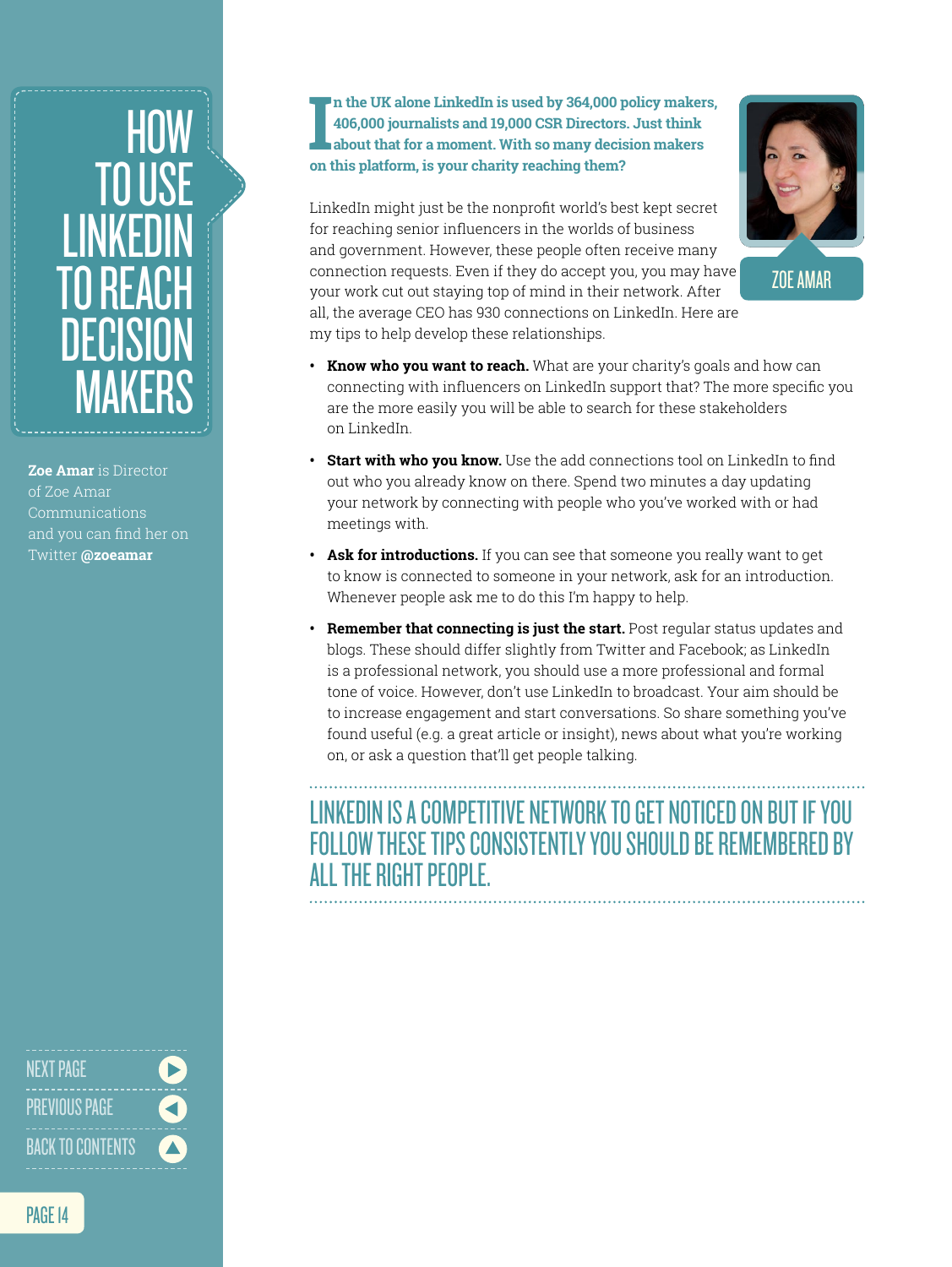### <span id="page-14-0"></span>TEN TOP TIPS FOR **SOCIAL** CEOS

NEXT PAGE<br>--------------------<br>PREVIOUS PAGE<br>--------------------<br>BACK TO CONTENTS

**1. Social media is a massive opportunity.** Use it to represent your charity well, reflect how important your work is, and improve transparency.

- **2. Share personal as well as professional updates.** This will make your social media presence more human and approachable.
- **3. Tell your followers about what you're working on.**  Your followers will value personal insights which show how you are making a difference.
- **4. Share expert information on your cause.** This will position you and your charity as thought leaders and the 'go to' experts in your field.
- **5. Develop valuable relationships with decision makers on social media.** Share useful information, have topical discussions and slowly build support for what your charity does.
- **6. It's ok to have challenging conversations.** If people disagree with you, as they might, be as nice and professional as you would be if it was a face to face discussion.
- **7. Share your fundraising journey.** If you're fundraising for your cause, share selfies, training stories and updates from the whole experience.
- **8. Encourage staff to use social media too.** You can all be strong representatives of your cause and support each other as you do.
- **9. Use LinkedIn as a professional space.** Get introduced to people who can help your charity and share professional content.
- **10. There are no rules on social media only guidelines.** Experiment and see what works for you.

PAGE 15